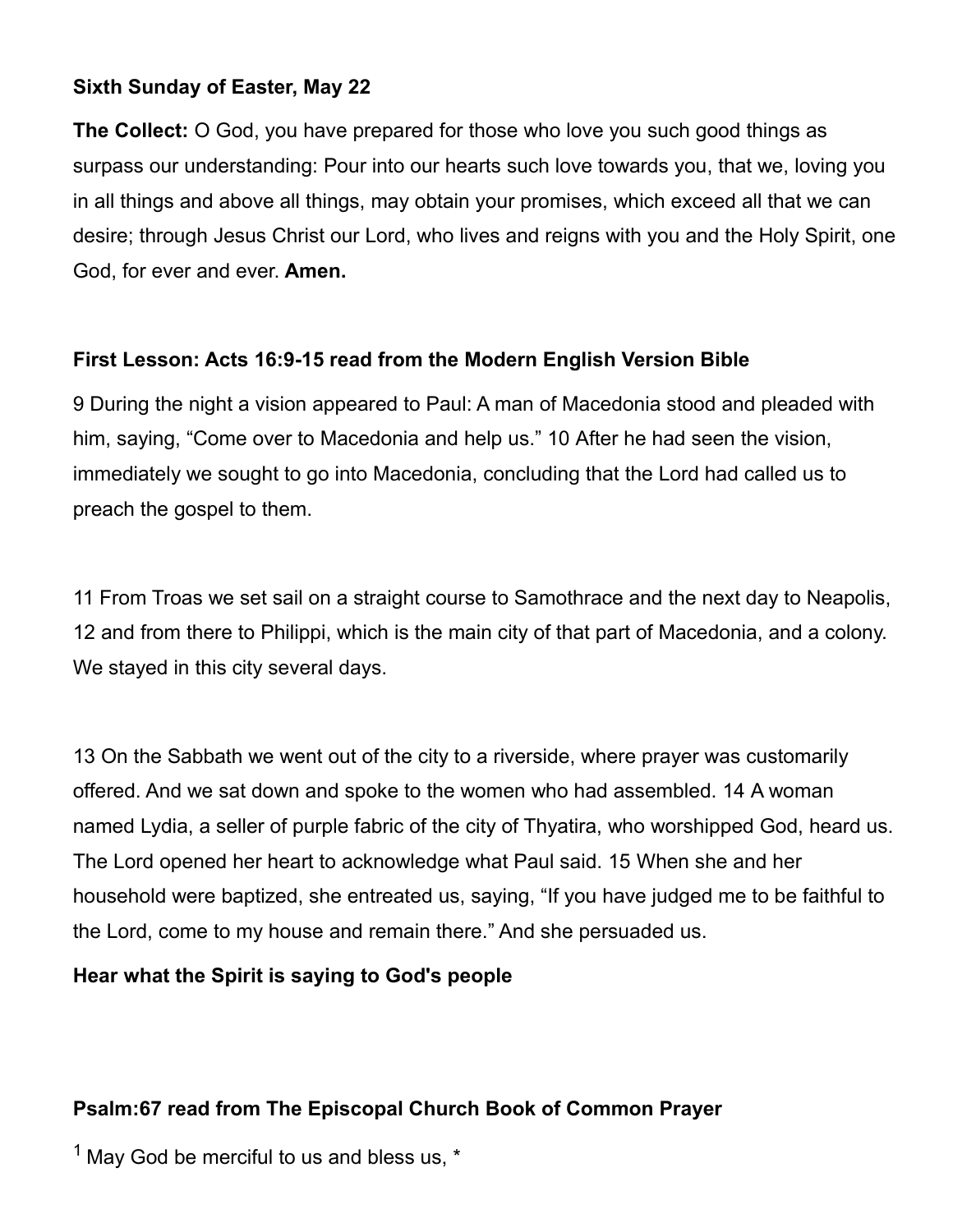show us the light of his countenance and come to us.

- $2$  Let your ways be known upon earth,  $*$ your saving health among all nations.
- $3$  Let the peoples praise you, O God:  $*$ let all the peoples praise you.
- $<sup>4</sup>$  Let the nations be glad and sing for joy,  $*$ </sup> for you judge the peoples with equity and guide all the nations upon earth.
- $5$  Let the peoples praise you, O God;  $*$ let all the peoples praise you.
- $6$  The earth has brought forth her increase:  $*$ may God, our own God, give us his blessing.
- $<sup>7</sup>$  May God give us his blessing.  $*$ </sup>

and may all the ends of the earth stand in awe of him.

# **Second Lesson: Revelation 21:10, 22-27: 22:1-5 read from the New American Standard Bible**

10 And he carried me away in *the* Spirit to a great and high mountain, and showed me the holy city, Jerusalem, coming down out of heaven from God,

22 I saw no temple in it, for the Lord God the Almighty and the Lamb are its temple. 23 And the city has no need of the sun or of the moon to shine on it, for the glory of God has illuminated it, and its lamp *is* the Lamb. 24 The nations will walk by its light, and the kings of the earth will bring their glory into it. 25 In the daytime (for there will be no night there) its gates will never be closed; 26 and they will bring the glory and the honor of the nations into it; 27 and nothing unclean, and no one who practices abomination and lying, shall ever come into it, but only those whose names are written in the Lamb's book of life.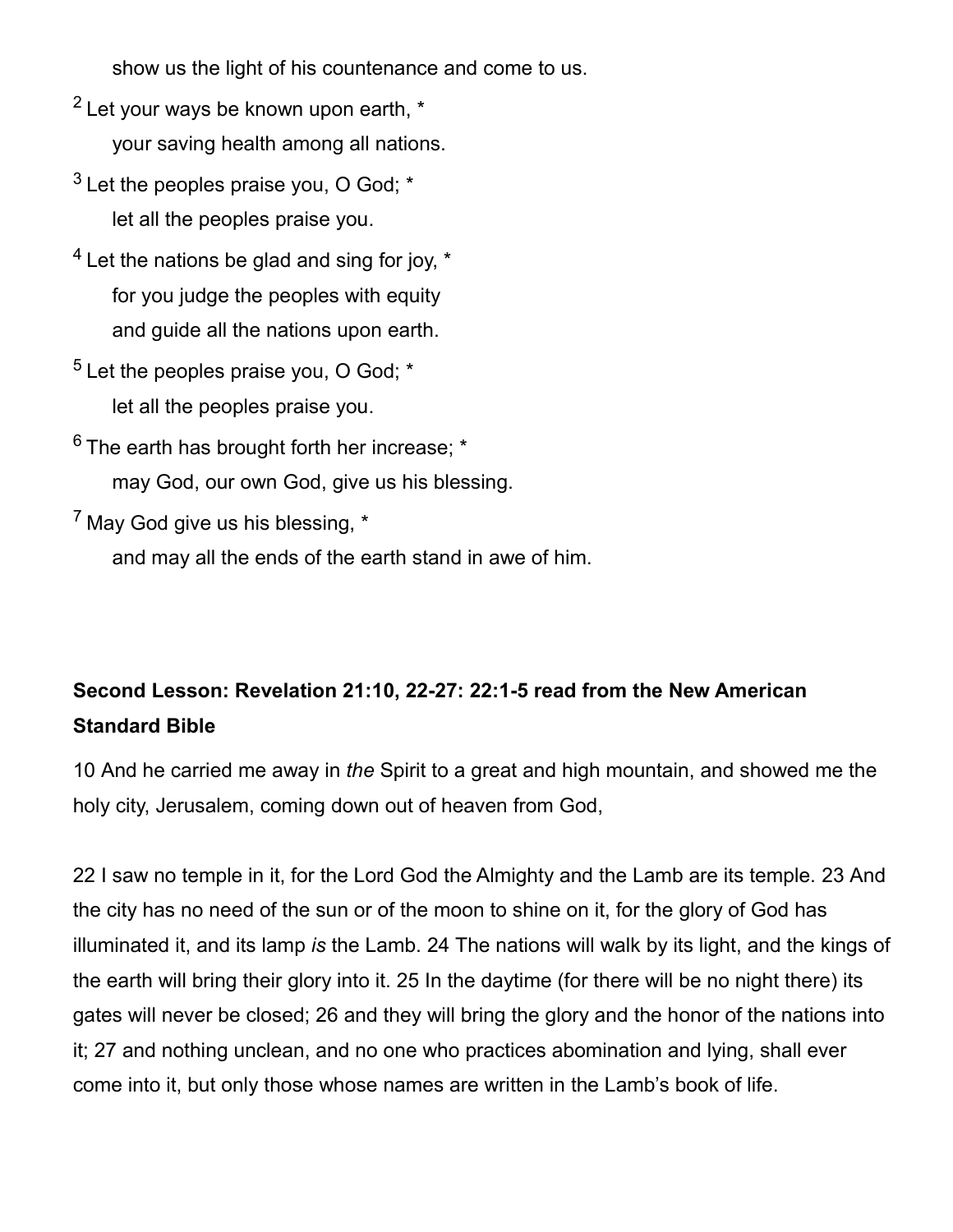22 And he showed me a river of the water of life, clear as crystal, coming from the throne of God and of the Lamb, 2 in the middle of its street. On either side of the river *was* the tree of life, bearing twelve *kinds of* fruit, yielding its fruit every month; and the leaves of the tree *were* for the healing of the nations. 3 There will no longer be any curse; and the throne of God and of the Lamb will be in it, and His bond-servants will serve Him; 4 they will see His face, and His name *will be* on their foreheads. 5 And there will no longer be *any* night; and they will not have need of the light of a lamp nor the light of the sun, because the Lord God will illuminate them; and they will reign forever and ever.

### **Hear what the Spirit is saying to God's people**

## **Gospel: John 14:23-29 or John 5:1-9 read from the New Century Version Bible John 14: 23 – 29**

23 Jesus answered, "If people love me, they will obey my teaching. My Father will love them, and we will come to them and make our home with them. 24 Those who do not love me do not obey my teaching. This teaching that you hear is not really mine; it is from my Father, who sent me.

25 "I have told you all these things while I am with you. 26 But the Helper will teach you everything and will cause you to remember all that I told you. This Helper is the Holy Spirit whom the Father will send in my name.

27 "I leave you peace; my peace I give you. I do not give it to you as the world does. So don't let your hearts be troubled or afraid. 28 You heard me say to you, 'I am going, but I am coming back to you.' If you loved me, you should be happy that I am going back to the Father, because he is greater than I am. 29 I have told you this now, before it happens, so that when it happens, you will believe.

### **The Gospel of the Lord**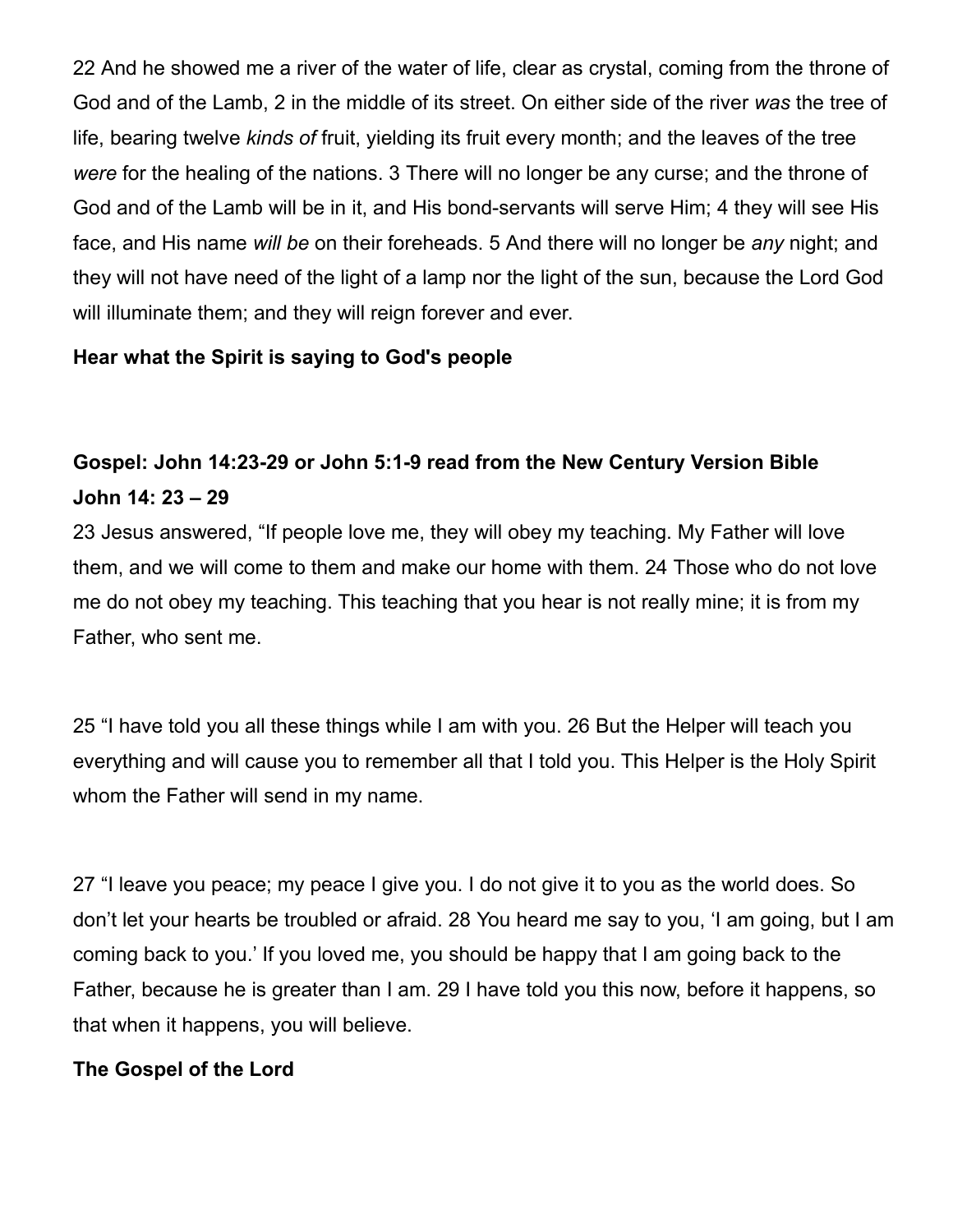#### **John 5: 1 -9**

5 Later Jesus went to Jerusalem for a special feast. 2 In Jerusalem there is a pool with five covered porches, which is called Bethesda in the Hebrew language. This pool is near the Sheep Gate. 3 Many sick people were lying on the porches beside the pool. Some were blind, some were crippled, and some were paralyzed [, and they waited for the water to move. 4 Sometimes an angel of the Lord came down to the pool and stirred up the water. After the angel did this, the first person to go into the pool was healed from any sickness he had]. 5 A man was lying there who had been sick for thirty-eight years. 6 When Jesus saw the man and knew that he had been sick for such a long time, Jesus asked him, "Do you want to be well?"

7 The sick man answered, "Sir, there is no one to help me get into the pool when the water starts moving. While I am coming to the water, someone else always gets in before me."

8 Then Jesus said, "Stand up. Pick up your mat and walk." 9 And immediately the man was well; he picked up his mat and began to walk.

### **The Gospel of the Lord**

## **Closing Prayer: On May 28 we celebrate the life of John Calvin, Theologian. Read from** *A Great Cloud of Witnesses***.**

John Calvin was the premier theologian and leader of the Reformed wing of the Protestant Reformation.

Calvin was born in France in 1509 and reared in a devout Roman Catholic family. He excelled at his studies and, by the age of 19, he had earned a master's degree. His father wanted him to study law, which he did for a time, but Calvin's own passions were theology, languages, rhetoric and the literary sciences. Around 1534, he underwent a major conversion experience, left the Roman Church, and devoted the rest of his life to the evangelical cause of the Protestant Reformation.